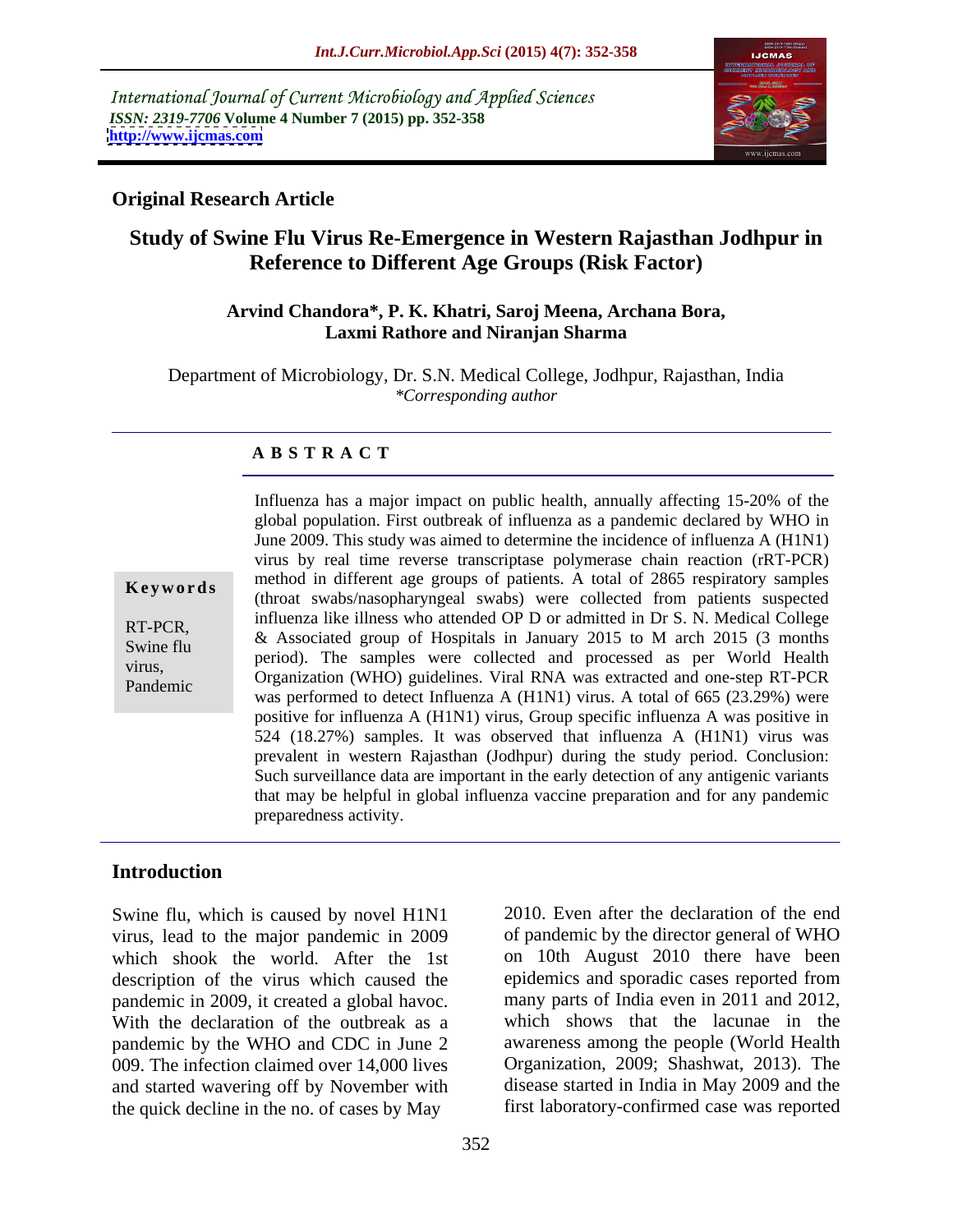from Hyderabad on 16th May 2009 (Ministry of Health and Family Welfare, 2012). The state of Rajasthan, which is the 1. To Study the incidence and geographical largest state in India, reported its first case distribution of influenza A (H1N1) virus of H1N1 infection on 23<sup>rd</sup> July 2009 (Gupta *et al.,* 2011), Soon the disease spread to other parts of the state. Influenza viruses are known to cause frequent epidemics and  $\overline{2}$ periodic pandemics, and are unique with regard to their antigenic variability, seasonality and impact on general **Material and Methods** population.

Influenza like illness (ILI) screening and **Study design** surveillance programmes are critical in tracking the activity, especially of influenza viruses, across seasons. Since the critical differential diagnosis is difficult, such pro grammed become imperative in the control and management of respiratory viral disease outbreaks (Roy *et al.,* 2012). Influenza virus is an enveloped RNA virus of the Orthomyxoviridae family. It is endowed<br>swabs/nasopharyngeal swabs) were with an inherent capacity for genetic variation and is based on two important features; (i) the presence of a segmented genome, with eight RNA segments that are genetically independent of each other and (ii) a high rate of mutation, especially in the surface heamgglutinin  $(H)$  and transported to microbiology laboratory in a neuraminidase (N) proteins (Ravi, 2009). Various study proven that pregnant women has highly susceptible to influenza infection and have been shown to be at increased risk for morbidity and death with influenza<br> **Data collection** illness during seasonal epidemics and pandemics (Sonja *et al.,* 2012).The 2014- 2015 H1N1 outbreak in India has reportedly led to 800 fatalities. The reported influenza hemagglutinin sequences from India indicate that these viruses contain amino acid changes linked to enhanced virulence and are potentially antigenically distinct from the current vaccine containing 2009 (Cal0709) H1N1 viral hemagglutinin of influenza specimens suggested by WHO, (Kannan Tharakaraman *et al.,* 2015).

#### **Aims and objectives**

- <sup>rd</sup> July 2009 (Gupta by rRT-PCR method in different age groups patients and pregnant women.
	- 2. To study the variation in clinical presentation if any.

## **Material and Methods**

#### **Study design**

The study was conducted in Microbiology laboratory of Dr. S. N. Medical College Jodhpur, Rajasthan, India from January 2015 to March 2015 (3 Months period).

#### **Collection of specimens**

A total of 2865 clinical samples (throat swabs/nasopharyngeal swabs) were collected from OPD and IPD patients of all age group in Dr. S.N. Medical College groups of hospitals, Jodhpur Rajasthan showing Influenza like sign and symptoms. Clinical samples collected in a viral transport medium (VTM), and immediately Styrofoam box containing ice packs or vaccine carrier box. The samples were collected with proper sterile precaution.

#### **Data collection**

The following data were collected: Patients name, age, gender, and complete residential address with contact number, OPD/IPD and their clinical history.

#### **Processing of samples and identification**

As per the laboratory criteria for diagnosis the RT-PCR protocol was adopted (WHO,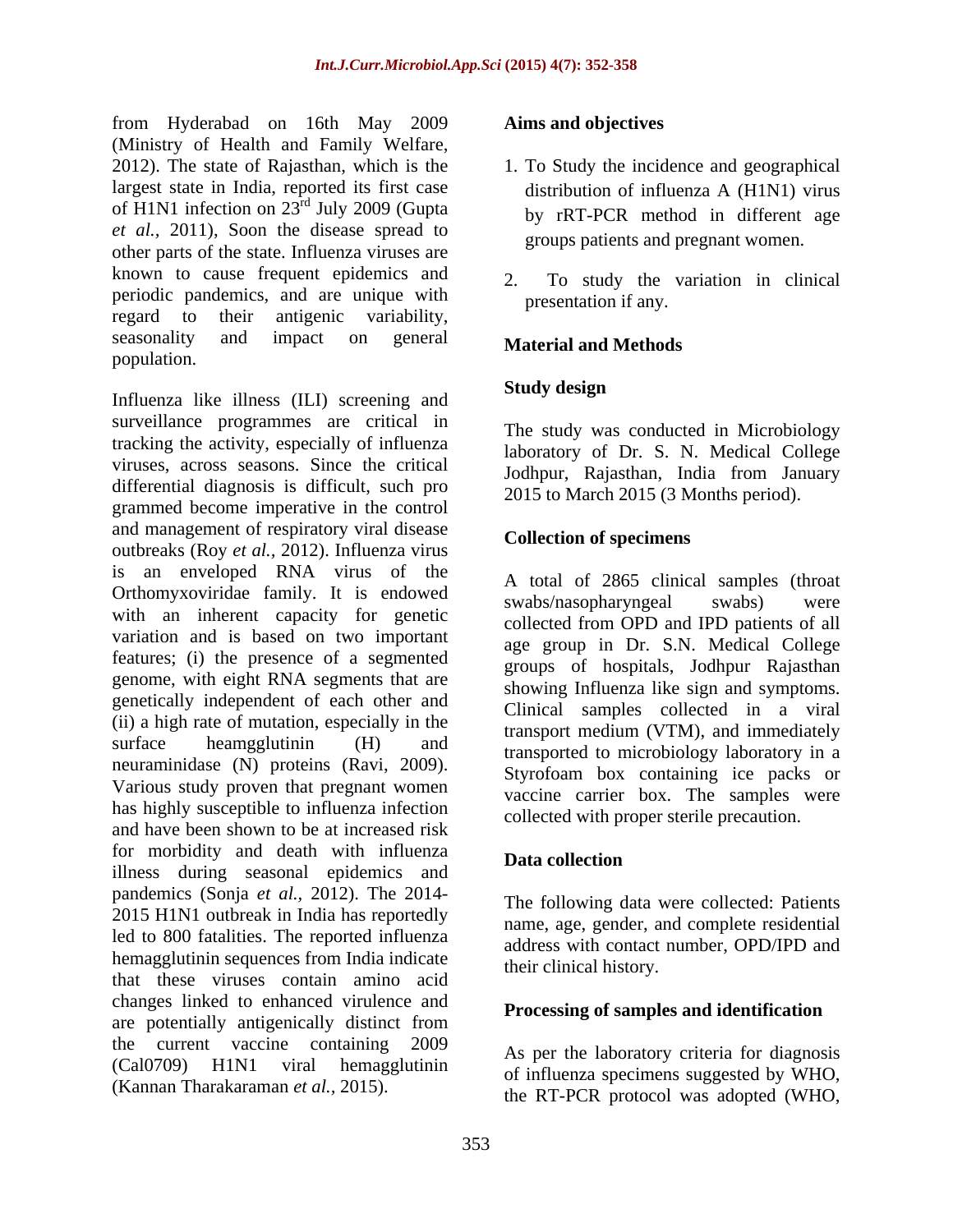2009). The throat swabs in VTM samples **Results and Discussion** were processed in a Biosafety level IIB (negative pressure room) Cabinet and divided into three aliquots and stored at - clinical samples collected, 1441 (50.2%) 80°C in deep freezer. Processing of samples were male patients and 1429 (49.8%) were was done according to the CDC standard female patients showing ILI symptoms. It protocol (WHO, 2009). Use of appropriate was found that Out of 2865 samples biosafety measures and personal protection collected from ILI patients 665 (23.29%) equipment (PPE) were as per CDC's and samples were positive and 74 (11%) patients WHO laboratory biosafety guidelines died of swine H1N1 infection. Age and (World Health Organization, 2004; gender wise distribution of Influenza A Biosafety in microbiological and biological laboratories, 2007).

RNA extraction kit (Qiagen, USA) and (332/1426) were females. Maximum primers (ABI, USA) were also according to positive cases were observed in the age the CDC protocol (WHO, 2009). The viral group of 41-60 yr (208 cases; 27.24%) of RNA was extracted from clinical samples which 121(57.9%) were male and using the spin column based QAIamp<sup>®</sup> Viral RNA mini kit (Qiagen GmbH, Hilden, Germany) as per the manufacturer's The probable reason for predilection of male instructions. Primers and probes were sex may be due to greater mobility, custom synthesized from Applied susceptibility and exposure to infection and Biosystems (AB), USA, for influenza type also this age group consists of economically A, (H1) Swine A, and Swine H1. Primers and probes were CDC approved. Real-time reverse transcriptase polymerase chain susceptible to exposure to infection, so they reaction (rRT-PCR) was performed by using get exposed to virus easily and get infected a Step One Real Time PCR instrument (AB) easily. Age and gender wise distribution of with a rRT-PCR kit containing  $2 \times PCR$  mix swine H1N1 positive cases shown in table 1. and Superscripts<sup>TM</sup> III RT/Platinum Taq Mix (Enzyme mix) from Invitrogen (CA, USA), Geographically maximum patients samples and influenza A, Swine A and swine H1, 2423/2865 (84.5%) came from Dr. S. N. primers and probes. A master mix of 20  $\mu$ L Medical college & Associated group of was prepared in a 48 well PCR plate and 5 hospitals (MDMH, MGH, UH, KNCH) plates were placed in the AB Step One Realtime PCR instrument using cycling division. Detail description of geographical conditions of 50°C for 30 min of reverse distribution of patient's samples in Jodhpur transcription followed by Taq inhibitor inactivation at 95°C for 10 min and PCR amplification (45 cycles) at 95°C for 15 sec and at 55°C for 30 sec. Chi-square test and two-tailed Z-test were applied to determine rigor (12%), nasal discharge (84%), ear the associations between influenza positivity and demographic/epidemiological data (38%), breathlessness (45%), headache

#### **Results and Discussion**

Viral 88(42.1%) female. In our study it was found that out of 2865 (H1N1) test positive cases in urban and rural areas. 23.34% (336/1438) of influenza positive samples were males and 23.25% (332/1426) were females. Maximum which 121(57.9%) were male and

productive mobile population, travelling more for various reasons and most

L of RNA template was added and the Jodhpur and 445/2865 (15.5%) samples came from District hospital Jodhpur division shown in below Table 2 and Figure 1.

> Symptomatically, fever (78%), chills and discharge (6%), cough (88%), sore throat (15%), body ache (27%), fatigue (10%),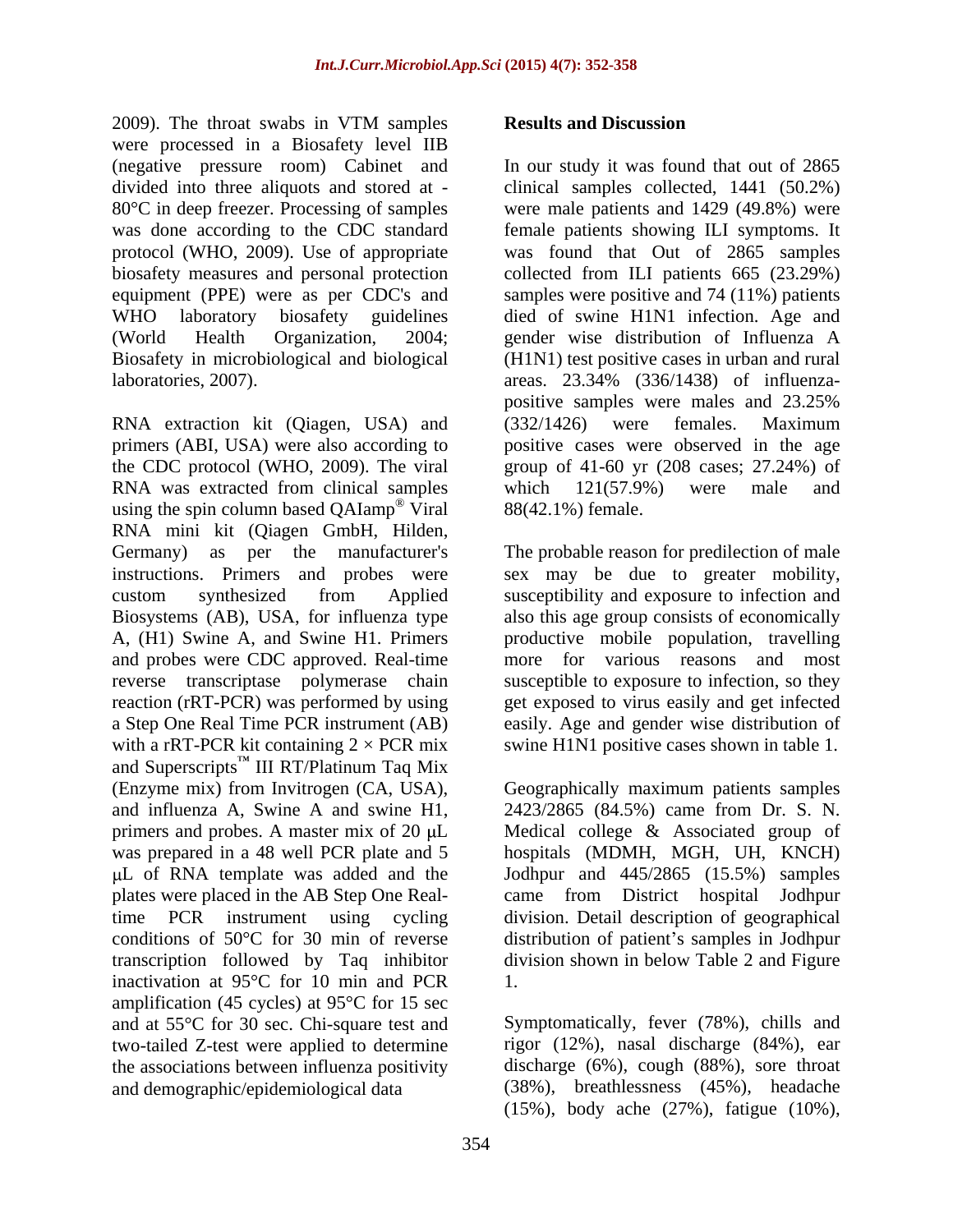diarrhea (3%) were the symptoms observed in ILI patients. Clinical presentation of positive influenza cases, nasal discharge and cough was prominent in every patient. Symptomatically, nasal discharge (98%), cough (94%), fever (70%), breathlessness (33%), sore throat (28%), headache (25%), body ache (24%), chills and rigor (9%), ear discharge (5%), fatigue (7%), vomiting (7%) were the clinical presentations observed in

Comparisons in Clinical features of total patients and swine flu (H1N1) positive patients' samples tested in our laboratory is shown in figure 2. After 2009 pandemic of influenza A (H1N1) Virus we compare the last 6 years (from 2010 to 2015) data of our institution. We compare total positive for<br>
H1N1 total male patients, total female<br>
increased risk for more severe illness from H1N1, total male patients, total female patients, total pregnant women samples and influenza infection. Cardiopulmonary positive H1N1 pregnant women from total samples process in Microbiology laboratory Dr. S. N. Medical College Jodhpur Rajasthan by RT-PCR Method in last 6 capacity, may increase the risk of years (2010 to 2015). Detail description of our last 6 year data shown below in table 3.

difference with respect to influenza

ARI in family (5%), vomiting (19%) and positivity in gender-wise distribution on using two-tailed test for proportion.

influenza-positive population. male from 2010 to 2014 but in year 2015 The clinical importance of the early of 230 pregnant women sample tested out of identification of influenza was underscored which 63 (27.4%) were positive for H1N1 by our recent surveillance data. Out of the and 18 (28.57%) women died due to total 2865 suspected influenza samples influenza A (H1N1) infection. Asmita *et al.* processed using rRT-PCR method, 665 (2013) shown Pregnant women with H1N1 (23.3%)) were positive for swine flu (H1N1) constituted 33% of total mortality. Influenza and 524 (18.27%) samples were positive for virus infection in infants is generally more only group specific influenza A virus. The frequent among those aged 6 to 12 months patient distribution gender wise was than in the first 6 months of life, potentially observed to be 50.2% males and 49.8% owing to the protection conferred by females, giving a male: female sex ratio maternal influenza antibodies acquired approx 1:1. It was observed that gender-wise transplacentally or through breastfeeding positivity for influenza virus in male and (Glezen WPTaber *et al.,* 2009). In present female was 23.34% (336/1438) and 23.25% study 110 suspected infant patients samples (332/1426) respectively; however, tested out of which 19 (17.27%) were statistically there was no significant positive for influenza A (H1N1) virus. We compare our last 6 years records (from 2010 to 2015) and analyses that maximum sample (2865) and maximum positive 665 (23.29%) for swine H1N1 was came in year 2015 while minimum total sample 130 and minimum positive 2(1.5%) for swine H1N1 was came in year 2014. We also found that female population was more  $($ >50%) than male population was more  $($ >50%) than female. Maximum positive cases (27.4%) for influenza H1N1 in pregnant women was found in year 2015.We also observe that total number suspected patients samples was gradually increases from the year 2011 to 2015 except 2014. There is considerable evidence that pregnant women are at increased risk for more severe illness from influenza infection. Cardiopulmonary adaptive changes occurring in pregnancy, such as increased cardiac rate and stroke volume and reduced pulmonary residual capacity, may increase the risk of hypoxemia and contribute to the observed increased severity of influenza (Elisabeth Sappenfield *et al.,* 2013). In our study a total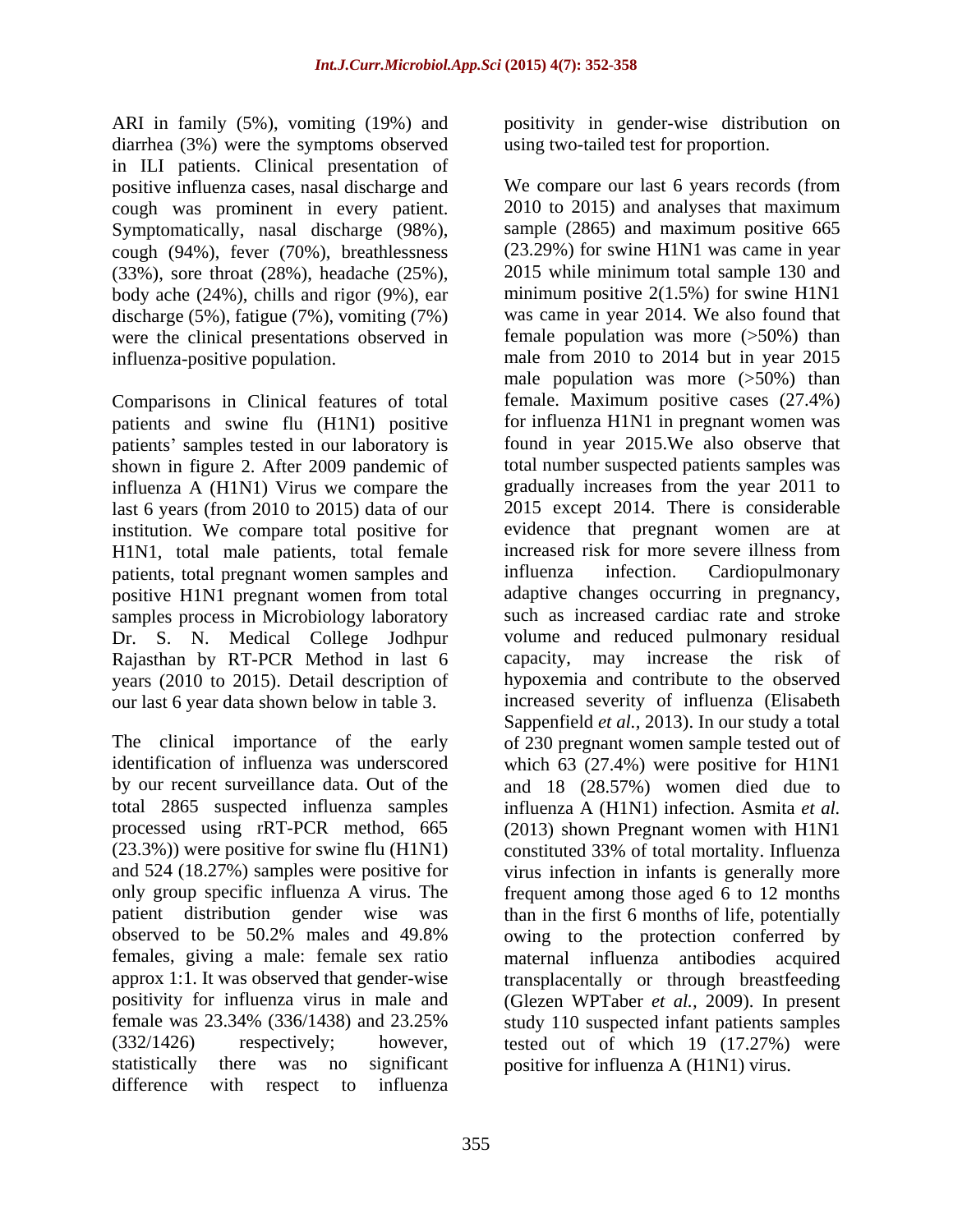#### *Int.J.Curr.Microbiol.App.Sci* **(2015) 4(7): 352-358**

| Age               | <b>Total samples</b> | <b>Male</b>   | Female      | <b>Positive Cases</b> |
|-------------------|----------------------|---------------|-------------|-----------------------|
| ——<br>$0$ — $1yr$ | 110                  | 53 (48.2%)    | 57 (51.8%)  | 19 (17.27%)           |
| 1—20yr            | 535                  | $295(55.1\%)$ | 240 (44.9%) | 113(21.12%)           |
| $21 - 40$ yr      | 1133                 | 513 (45.3%)   | 620 (54.7%) | 263 (23.38%)          |
| $41 - 60yr$       | 767                  | 404 (52.7%)   | 363 (47.3%) | 208 (27.24%)          |
| $>60$ yr          |                      | $175(54.2\%)$ | 148 (45.8%) | 57 (17.64%)           |

| Table.1 Age<br>ibution of swine H1N1<br>. gender wise distrib<br>oositive cases<br>$\blacksquare$ A o e ar $\sim$<br>$\mathbf{N}$<br>anu - |  |
|--------------------------------------------------------------------------------------------------------------------------------------------|--|
|--------------------------------------------------------------------------------------------------------------------------------------------|--|

**Table.2** Distribution of districts wise Positive H1N1 cases

| <b>Districts</b>    | <b>CONTRACTOR</b><br><b><i><u>Total cases</u></i></b> | <b>Positive cases</b> |
|---------------------|-------------------------------------------------------|-----------------------|
| Jodhpur             | 2420<br>151                                           | 561 (23.27%)          |
|                     |                                                       | 43 (28.5%)            |
| Barmer<br>Jaiselmer | 120                                                   | 21 (17.5%)            |
| Jalore              | 79                                                    | 14 (17.7%)            |
| Sirohi              | 48                                                    | 11 (22.9%)            |
| Pali                |                                                       | 15 (31.9%)            |

#### **Table.3** Comparison of our last 6 year H1N1 data

| Year | Total sample: | <b>Male</b>               | Female        |                                     | Total positive Pregnant women | <b>Pregnant women H1N1 positive</b> |
|------|---------------|---------------------------|---------------|-------------------------------------|-------------------------------|-------------------------------------|
| 2010 | 866           | 397 (45.8%) 469 (54.2%)   |               | 137 (15.8%)                         | 160 (18.5%)                   | 38 (23.7%)                          |
| 2011 | 194           | 75 (38.6%)                | $119(61.4\%)$ | $26(13.4\%)$                        | 38(19.6%)                     | 10(26.3%)                           |
| 2012 | 703           | 252 (35.8%) 451 (64.2%)   |               | 154 (21.9%)                         | 14(2%)                        | $(21.4\%)$                          |
| 2013 | 1122          | $470(41.9\%)$ 652 (58.1%) |               | 185 (16.5%)                         | 174 (15.5%)                   | 45 (25.8%)                          |
| 2014 | 130           | 58 (44.6%)                | 72 (55.4%)    | $2(1.5\%)$                          | $(6.2\%)$                     | $0(0\%)$                            |
| 2015 | 2865          |                           |               | 1438(50.2%) 1426(49.8%) 665 (23.3%) | 230 (8.02%                    | 63 (27.4%)                          |

## **Figure.1** Distribution of districts wise Positive H1N1 cases

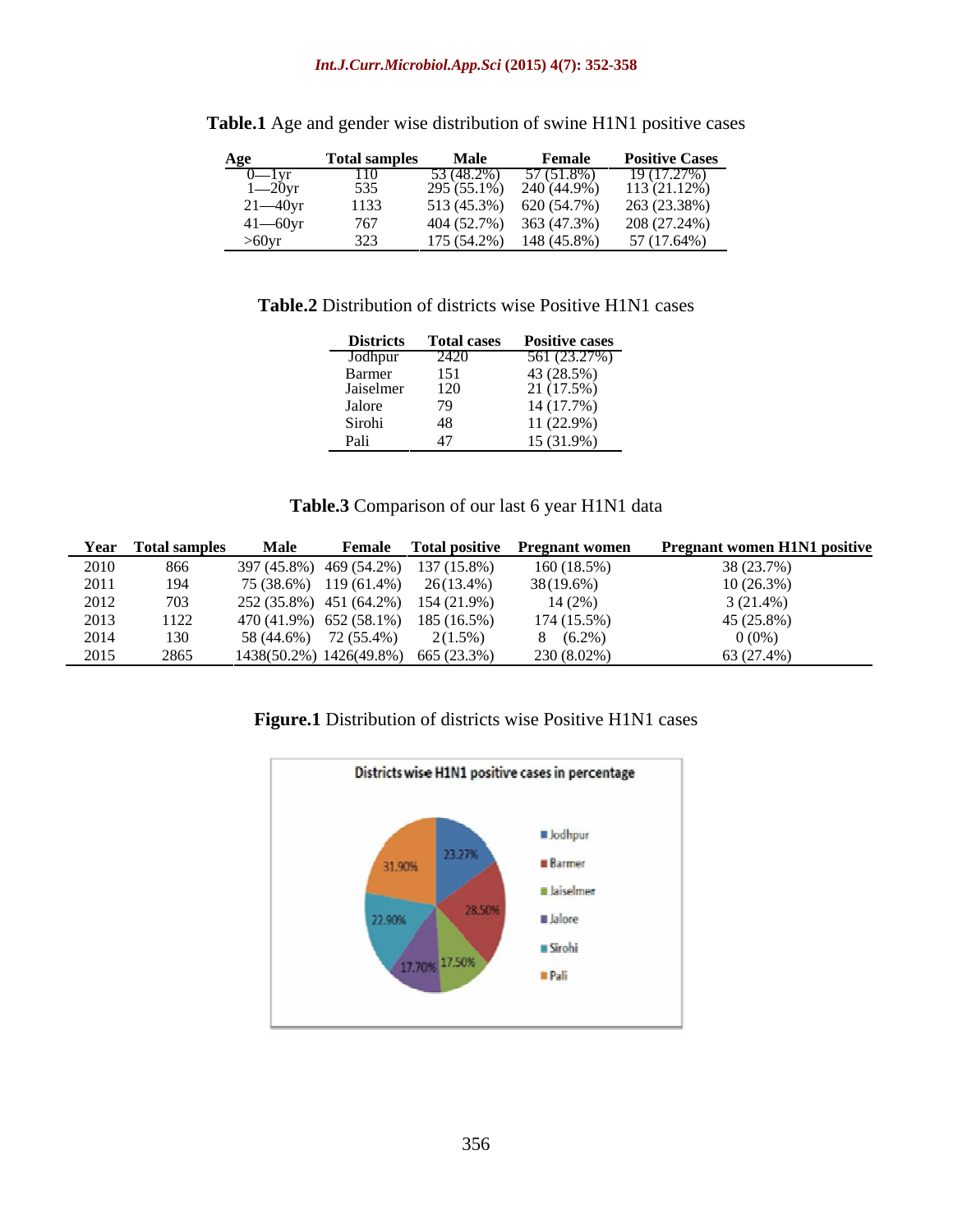

**Figure.2** Clinical feature of total and positive H1N1 cases in percentage

to 12 months of age and remaining 45 (41%) influenza in different age groups, different were less than 6 month of age groups. gender and different geographical locations, Various study proven that inactivated which will be helpful in patient management influenza vaccine given to all pregnant women during flu season (November- March) that have been shown to have flu) still not controlled therefore it required substantial benefits for both mother and more funding for surveillance, public health baby (Macdonald *et al.,* 2009). Various efforts, diagnosis and vaccine development surveillance studies have demonstrated that relative humidity, rainfall and differences in temperatures influence the outbreaks of had not observed any correlation between

The present study revealed that proportion of swine flu positive cases were higher in 41–60 years of age group, with approx equal We express grateful thanks to Principal & (1:1) male, female ratio. Pregnant female was highly susceptible for infection. Nasal Lab Technicians of microbiology discharge and cough was most common symptoms found. The risk of death was seen more in cases of pregnant female and

Out of 110 infants samples 65 (59%) were 6 infants. We emphasize on monitoring of who are at risk for influenza complications. In all available measures influenza A (swine) needs to be enhanced.

Influenza. In countries with temperate of disease, so the health system should be climate, influenza outbreaks occur in winter strengthened and voluntary early reporting (Nalini *et al.,* 2005; Zaman *et al.,* 2009; of cases should be encouraged through Agrawal *et al.,* 2009). In our present 3 various health campaigns. Continuous months study period maximum influenza monitoring would be required for early positive cases reported in month of February detection of any antigenic variants to than positive cases gradually decreases. We understand the seasonality and analyses temperature variation and influenza humidity in the transmission of influenza outbreaks. The contraction of the contraction of the contraction of the contraction of the contraction of the contraction of the contraction of the contraction of the contraction of the contraction of the contraction of th Early case detection can reduce the burden factors such as temperature, rainfall and viruses.

#### **Acknowledgement**

controller Dr. S. N. Medical College and Lab Technicians of microbiology department Dr. S. N. Medical College Jodhpur for providing us their humble support.